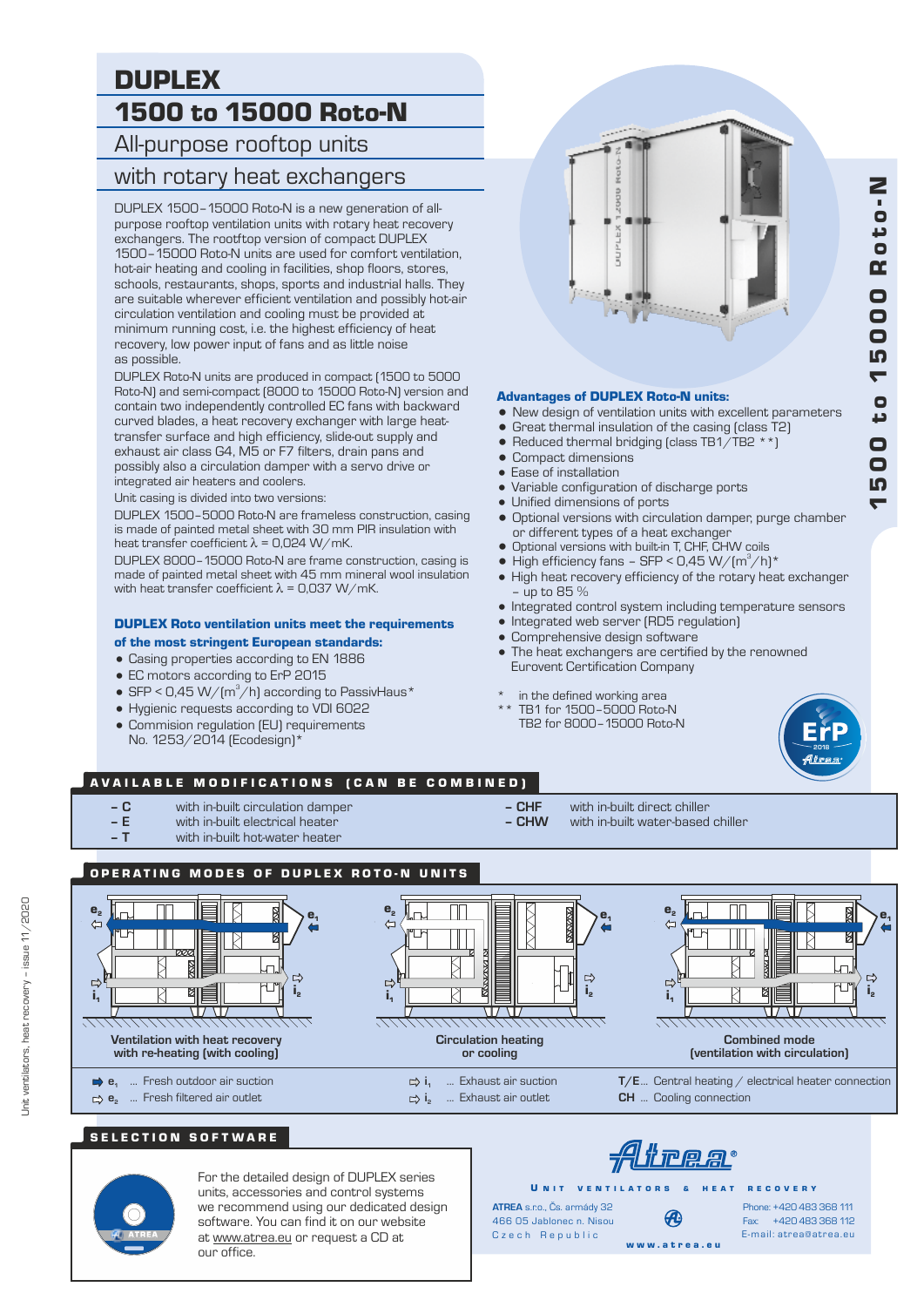# PERFORMANCE GRAPHS

#### **BASIC PARAMETERS**

| <b>DUPLEX Roto-N</b>                                                                                                                                                                                                                                                                             | 1500                     | 2500                                   | 4000    | 5000    | 8000    | 12000    | 15000       |                   |
|--------------------------------------------------------------------------------------------------------------------------------------------------------------------------------------------------------------------------------------------------------------------------------------------------|--------------------------|----------------------------------------|---------|---------|---------|----------|-------------|-------------------|
| Supply air $-$ max. $1$                                                                                                                                                                                                                                                                          | $m^3h^1$                 | 550                                    | 2750    | 4600    | 6 600   | 11 200   | 14 100      | 16700             |
| Extraction air $-$ max. $1$                                                                                                                                                                                                                                                                      | $m3h-1$                  | 500                                    | 2700    | 4650    | 6650    | 11 100   | 14 000      | 16 600            |
| Max. nominal airflow according to ErP 2018 <sup>5)</sup>                                                                                                                                                                                                                                         | $m^3h^1$                 | 1400                                   | 2400    | 4 200   | 5050    | 7600     | 9600        | 11 600            |
| Heat recovery efficiency <sup>2)</sup>                                                                                                                                                                                                                                                           | $\frac{0}{n}$            | up to 85 %                             |         |         |         |          |             |                   |
| Number of versions and positions                                                                                                                                                                                                                                                                 | $\overline{\phantom{0}}$ | see table "Mounting positions", page 4 |         |         |         |          |             |                   |
| Weight <sup>3)</sup>                                                                                                                                                                                                                                                                             | kg                       | 355-400                                | 360-405 | 570-640 | 575-645 | 850-1060 | 1 140-1 360 | 340-1610          |
| Max. power input                                                                                                                                                                                                                                                                                 | kW                       | 0,8                                    | 1.7     | 2.9     | 5.1     | 9.9      | 10.2        | 11.3              |
| Voltage                                                                                                                                                                                                                                                                                          | $\vee$                   | 230                                    | 230     | 400     | 400     | 400      | 400         | 400               |
| Frequency                                                                                                                                                                                                                                                                                        | Hz                       | 50                                     |         |         |         |          |             |                   |
| Revolutions - max.                                                                                                                                                                                                                                                                               | min <sup>1</sup>         | 3 3 5 0                                | 2960    | 3000    | 2980    | 2570     | 2 1 3 0     | 1860              |
| Heating output $E$ low - max. $5$                                                                                                                                                                                                                                                                | kW                       | 4,2                                    | 4,2     | 7,2     | 7,2     |          |             |                   |
| Heating output $E$ high - max. $5$                                                                                                                                                                                                                                                               | kW                       | 8,4                                    | 8,4     | 12,6    | 12,6    |          |             | $\qquad \qquad -$ |
| Heating output $T - \text{max.}^{4}$                                                                                                                                                                                                                                                             | kW                       | 17                                     | 55      | 42      | 50      | 70       | 100         | 120               |
| Cooling output CHW - max. 41                                                                                                                                                                                                                                                                     | kW                       | 10                                     | 18      | 35      | 39      | 50       | 61          | 80                |
| Cooling output CHF - max. 41                                                                                                                                                                                                                                                                     | kW                       | 17                                     | 24      | 36      | 40      | 47       | 60          | 85                |
| $\mathbf{a}$ and $\mathbf{a}$ and $\mathbf{a}$ and $\mathbf{a}$ and $\mathbf{a}$ and $\mathbf{a}$ and $\mathbf{a}$ and $\mathbf{a}$ and $\mathbf{a}$ and $\mathbf{a}$ and $\mathbf{a}$ and $\mathbf{a}$ and $\mathbf{a}$ and $\mathbf{a}$ and $\mathbf{a}$ and $\mathbf{a}$ and $\mathbf{a}$ and |                          |                                        |         |         |         |          |             |                   |

<sup>1)</sup> Maximum flow rate through units at zero external pressure **1986 on the community of the conding** on register type, liquid and flow rates<br><sup>a)</sup> According to air volume the volume of tware. <sup>1)</sup> Maximum flow rate through units at zero external pressure<br><sup>2)</sup> According to air volume

#### P E R F O R M A N C E S U M M A R Y



#### HE AT RECOVERY EFFICIENCY



#### HEATING AND COOLING PERFORMANCES

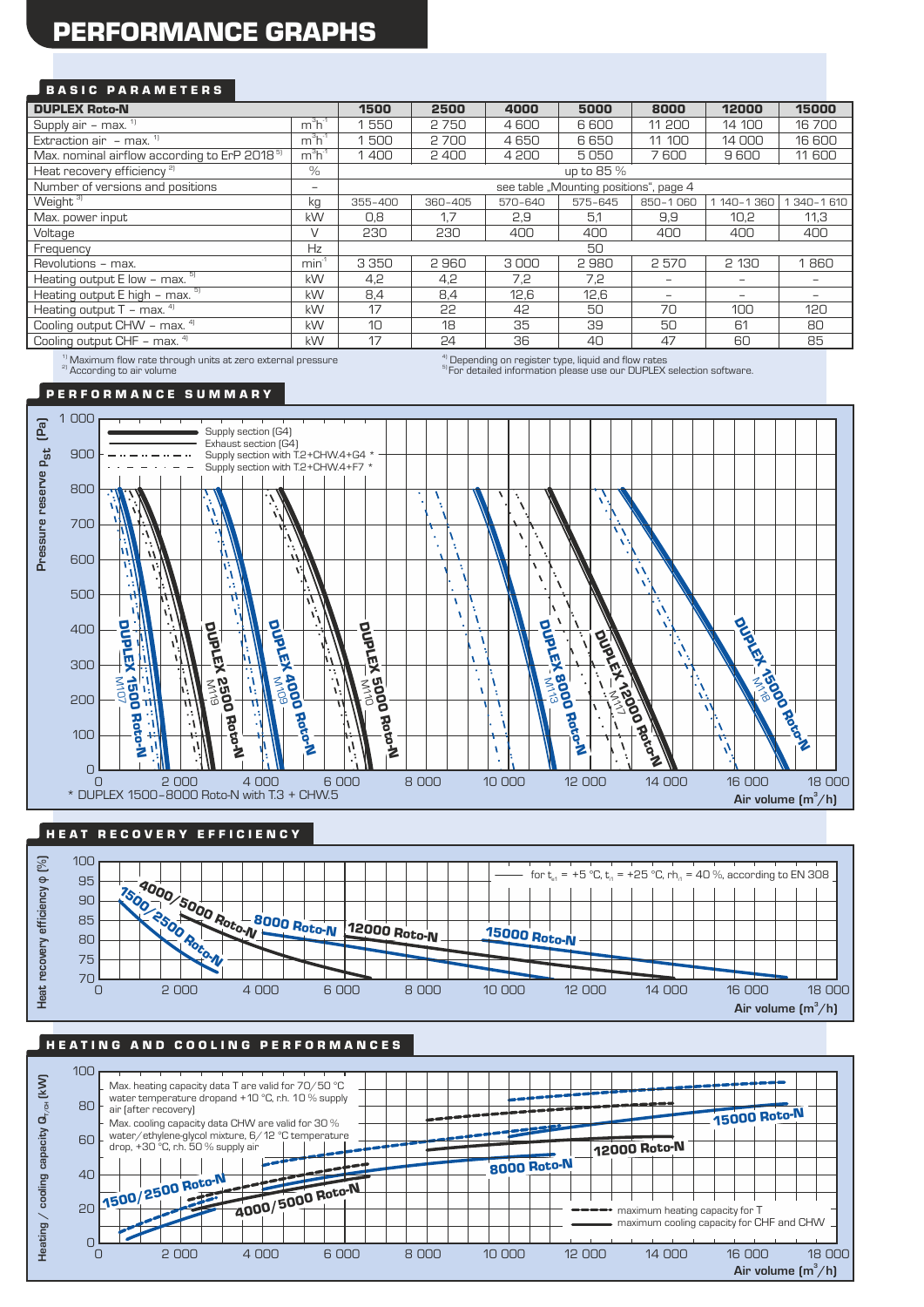





Note: For detailed design and technical data we recommend using our dedicated selection software.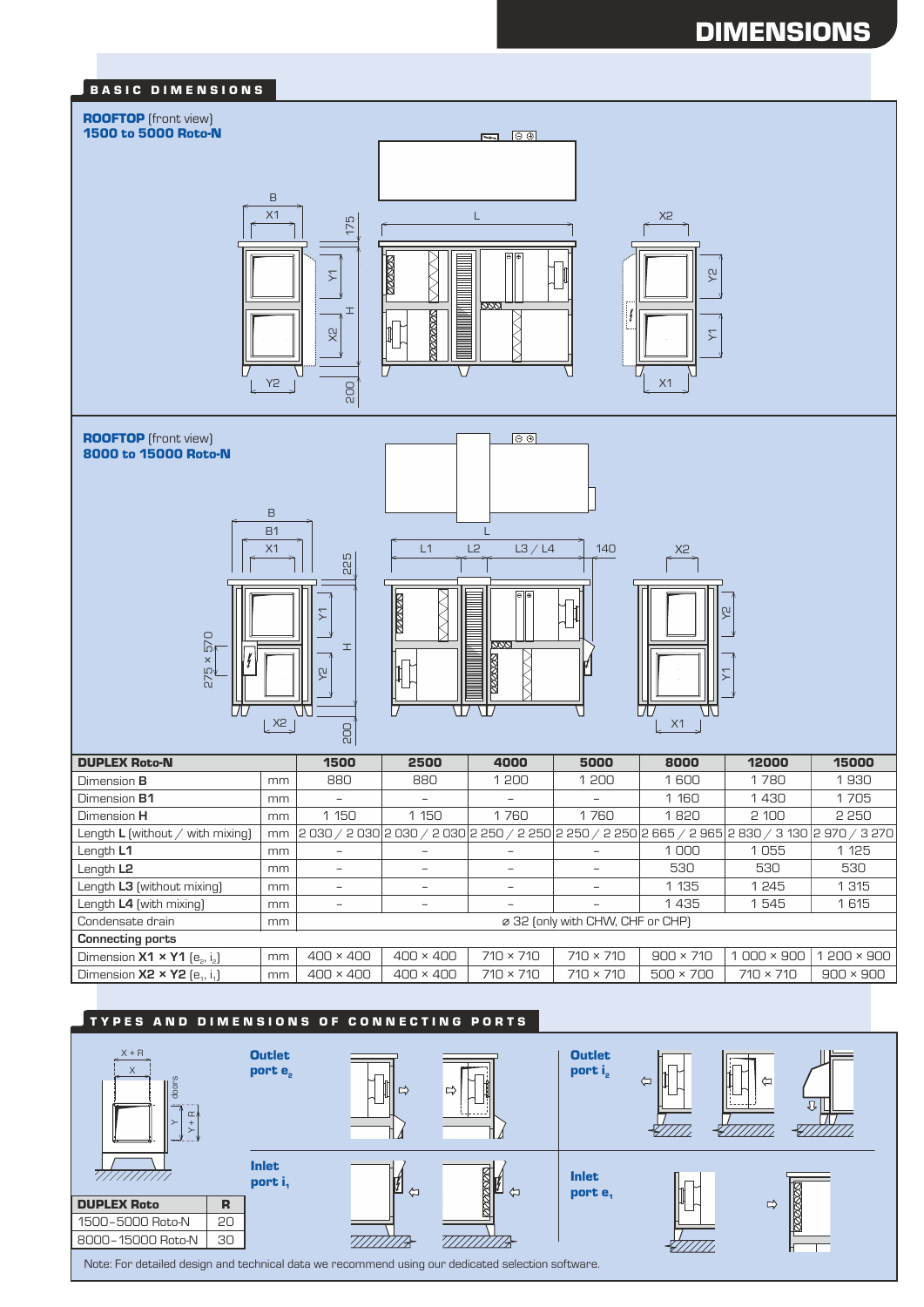## INSTALLATION VERSIONS AND CONNECTING PORTS

DUPLEX 1500 to 15000 Roto-N units are available in a range of versions to facilitate their installation in the machine room. This significantly increases options to install DUPLEX Roto-N units in cramped spaces.

Detailed drawings are shown in the summary table "Mounting positions".

DUPLEX Roto-N units are characterised by a wide range of accessories – the ports may be optionally fitted with flexible flanges and inlet ports may have shut-off dampers if required.

## MOUNTING POSITIONS



#### OTHER CONFIGURATIONS OF DUPLEX ROTO

FLOOR-STANDING DUPLEX 1500 to 15000 **Roto**



For detailed information please see separate technical catalogues.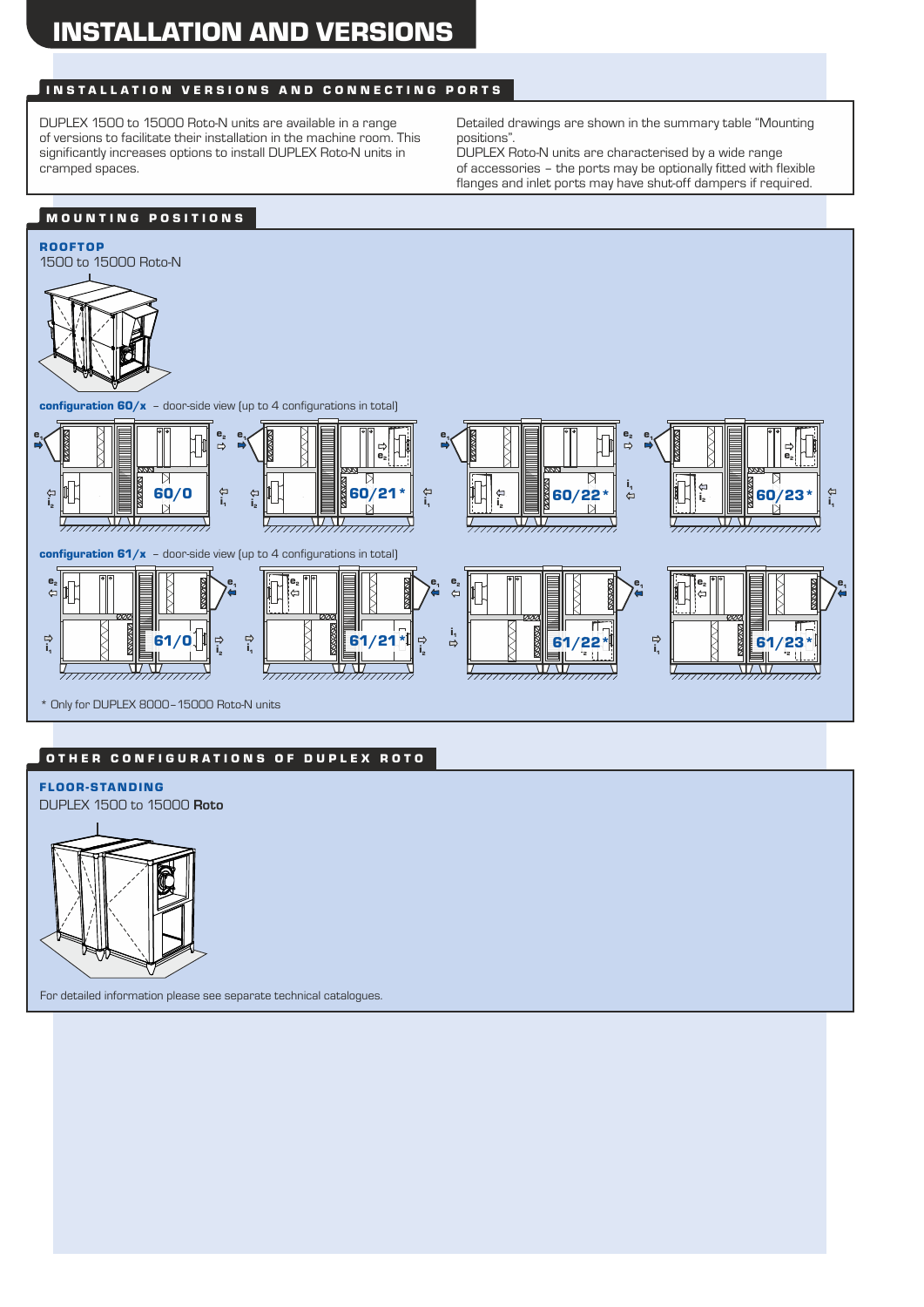#### HANDLING SPACE

DUPLEX units must be installed with the prescribed handling space around the unit in mind.

Below the unit at least 150 mm must be left to install the DN 32 condensate drain line. This line must run through a U-bend at least 150 mm high into a sewer. This space is easily provided when the steel supporting feet supplied as standard are used. Handling space in front of the unit must be maintained for opening the front door, replacing filters and providing servicing and installation access to each unit part.

Each drawing shows the minimum handling space. In addition, each unit must have the minimum handling space of 600 mm from the side of the control system electric switchboard according to CSN.

Units with a heating or cooling control manifold must have free space from the side of the manifold, too.

Control modules

#### Handling space in front of the door **Handling space for accessories**

#### Floor-standing horizontal

#### 1500–5000 Roto-N 8000–15000 Roto-N



<del>777777777777777777777</del>











| me                  | standard doors <b>T</b> (mm) |
|---------------------|------------------------------|
| DUPLEX 1500 Roto-N  | ann                          |
| DUPLEX 2500 Roto-N  | 900                          |
| DUPLEX 4000 Roto-N  | 1 200                        |
| DUPLEX 5000 Roto-N  | 1 200                        |
| DUPLEX 8000 Roto-N  | $1$ 600                      |
| DUPLEX 12000 Roto-N | 1 $R0$                       |
| DUPLEX 15000 Roto-N | s uuu                        |

#### ACOUSTIC POWER L<sub>w</sub> and acoustic Pressure L

| <b>Type</b>         | <b>Working point</b>             | <b>Acoustic power L. [dB(A)]</b> |          |                       |                       |      | Acoustic pressure $L_{n3}$ [dB(A)] |  |
|---------------------|----------------------------------|----------------------------------|----------|-----------------------|-----------------------|------|------------------------------------|--|
|                     |                                  | inlet e.                         | inlet i, | outlet e <sub>2</sub> | outlet i <sub>2</sub> | unit | at distance of 3 m                 |  |
| DUPLEX 1500 Roto-N  | 1300 m <sup>3</sup> /h (200 Pa)  | 63                               | 62       | 81                    | 81                    | 54   | 34                                 |  |
| DUPLEX 2500 Roto-N  | 2300 $m^3/h$ (200 Pa)            | 68                               | 68       | 83                    | 83                    | 61   | 40                                 |  |
| DUPLEX 4000 Roto-N  | 3500 $m^3/h$ [200 Pa]            | 69                               | 69       | 87                    | 87                    | 68   | 48                                 |  |
| DUPLEX 5000 Roto-N  | 5000 $m^3/h$ (200 Pa)            | 67                               | 66       | 91                    | 91                    | 65   | 45                                 |  |
| DUPLEX 8000 Roto-N  | 8000 m <sup>3</sup> /h (200 Pa)  | 81                               | 81       | 97                    | 96                    | 76   | 56                                 |  |
| DUPLEX 12000 Roto-N | 10000 m <sup>3</sup> /h (200 Pa) | 80                               | 80       | 99                    | 99                    | 69   | 49                                 |  |
| DUPLEX 15000 Roto-N | 15000 m <sup>3</sup> /h (200 Pa) | 81                               | 81       | 97                    | 97                    | 72   | 52                                 |  |

Note: for detailed accoustic parameters we recommend using our specialized selection software.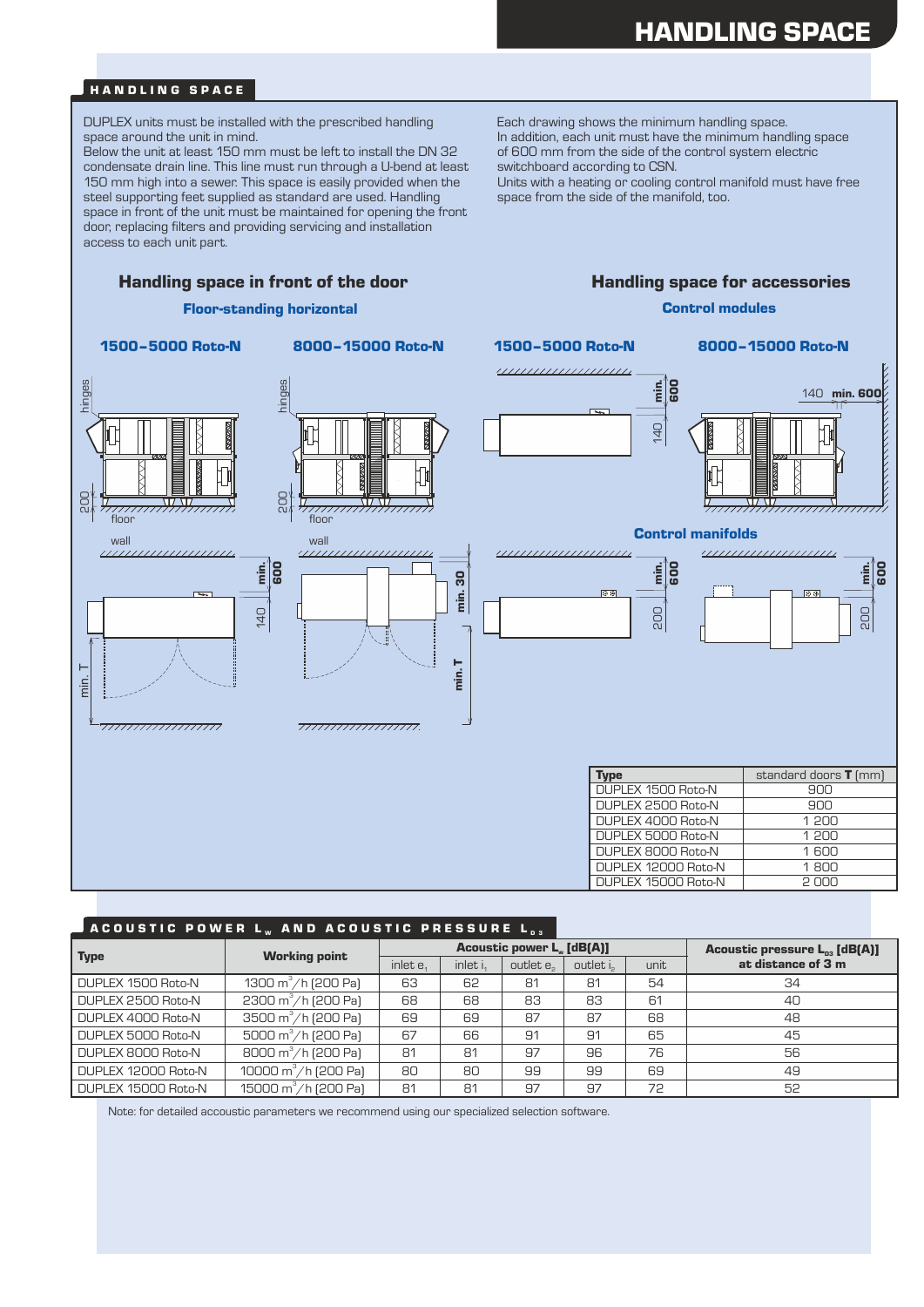#### D U P L E X R O T O - N - BAS I C U N I T



#### **Basic configuration DUPLEX 1500–5000 Roto-N**

The compact unit consists of supply and exhaust fans with free-running impellers, removable rotary heat recovery exchanger, removable supply and exhaust air class G4 (alter. M5 or F7) filters. A front door enables easy access to all built-in components and

#### **DUPLEX 8000–15000 Roto-N** filters.

The unit consists of 3 separate sections:

- 1 supply centrifugal fans with electric motors in anti-vibration mounting, removable supply filter G4, M5 or F7
- 2 rotary heat exchanger with an electric motor, a belt pulley and a belt
- A front door enables easy access to all built-in components and filters. 3 – exhaust centrifugal fans with electric motors in anti-vibration mounting, removable exhaust filter G4, M5 or F7

The units meet requirement in accordance with Commision regulation (EU) No. 1253/2014 (Ecodesign) in the defined working area.



#### Fans

All units are equipped with high-efficiency EC fans (Ziehl Abegg) with free-running impellers and backward curved blades. Whole range of DUPLEX 1500 to 15000 Roto-N units fans meets the requirements of the European directive ErP 2015.

#### Heat exchanger

There are two types of exchanger drive: DUPLEX Roto-N are equipped with a thermal rotor made of aluminum with high efficiency – up to 85 %. The heat exchangers are certified by the Eurovent certification company.

- 
- 1) AC motor option only for 8000-15000 Roto-N units with "basic" control system (constant rotor revolutions mode).
- 2) Stepper motor option for "basic" and "RD5" control (rotor revolutions are controlled by 0-10 V signal input).

## DUPLEX ROTO-N - MODIFICATION DESCRIPTION

Optionally it is possible to select from following features:



#### Hygroscopic rotor

**Rotary heat exchanger** 

The hygroscopic rotor is wound from aluminium foil with a special hygroscopic layer allowing the transfer of heat (up to 85 %) together with humidity with an efficiency of up to 90 %.

#### Purge chamber

The purpose of the purge chamber is to allow some of the supply air to get through the rotor into the exhaust air stream. In this way the rotor channels are purged, which considerably reduces the risk of contaminating the supply air.

#### **Labyrinth sealing**

This special type of sealing minimizes the leakage values. Available only for 8000–15000 Roto-N units.



#### Mixing damper ("C")

**Important:** The mixing damper is used to mix exhaust and supply air. Circulation valve consists of an opposed-blade damper and actuator. It is fitted next to the recovery core inside the unit. It increases the size of the unit (see chapter Dimensions).

For DUPLEX 8000–15000 Roto units increases the mixing damper dimensions of the unit (see chapter "Dimensions").



#### Hot water heating coil ("T")

Built-in water-to-air two-, three- or five-row heating coil; made of copper pipes and aluminum fins. Designed for systems up to 110 °C and 1,0 MPa. The coil is standardly equipped with flexible connection and a steam-gas capillary thermostat for freeze protection. Units in modification T (with heating coil) must be equipped with  $e_1$ supply air shutoff damper; an actuator with spring-return function is recommended. A coil hydraulic kitfor heating capacity control of RE-TPO4 or RE-TPO3 type can be supplied with the coil upon request.



#### Electric heating coil  $("E")$

Integrated electric heating coils consist of PTC (Positive Temperature Coefficient) cells; they are generally used to heat up supply air. By default, electric heating coils always include protective thermostats (operational as well as emergency with manual reset) and regulation module KM featuring power switching elements with so called "zero" switching function (SSR). Built-in electric heating coils are offered in the 1500–5000 Roto units in two power options (basic and powerful). For more information please refer to the selection software DUPLEX.



#### Direct expansion (DX) coil ("CHF")

A built-in coil made of copper pipes and aluminum fins, including a condensate drain with individual condensate drainage and a pressure switch for freeze alarm. Three- or four-row coils with various evaporate temperature are chosen depending on capacity required, refrigerant type and air parameters. Optionally it is possible to deliver double-circuit evaporator in division 1:1 or 1:2, or completely atypical with needed capacity.



#### Chilled water cooling coil ("CHW")

A built-in coil made of copper pipes and aluminum fins, including a condensate pan with individual condensate drainage. Threeor five-row coils are chosen depending on capacity required, cooling medium type and air parameters. The cooling coil can be equipped with the R-CHW2 or R-CHW3 hydraulic kit on request.

E.x

T.x

CHF.x

CHW.x

# R.xP

Me.xxx; Mi.xxx

DUPLEX xxxx Roto-N

R.x

R.x

R.E

R.xL

C.x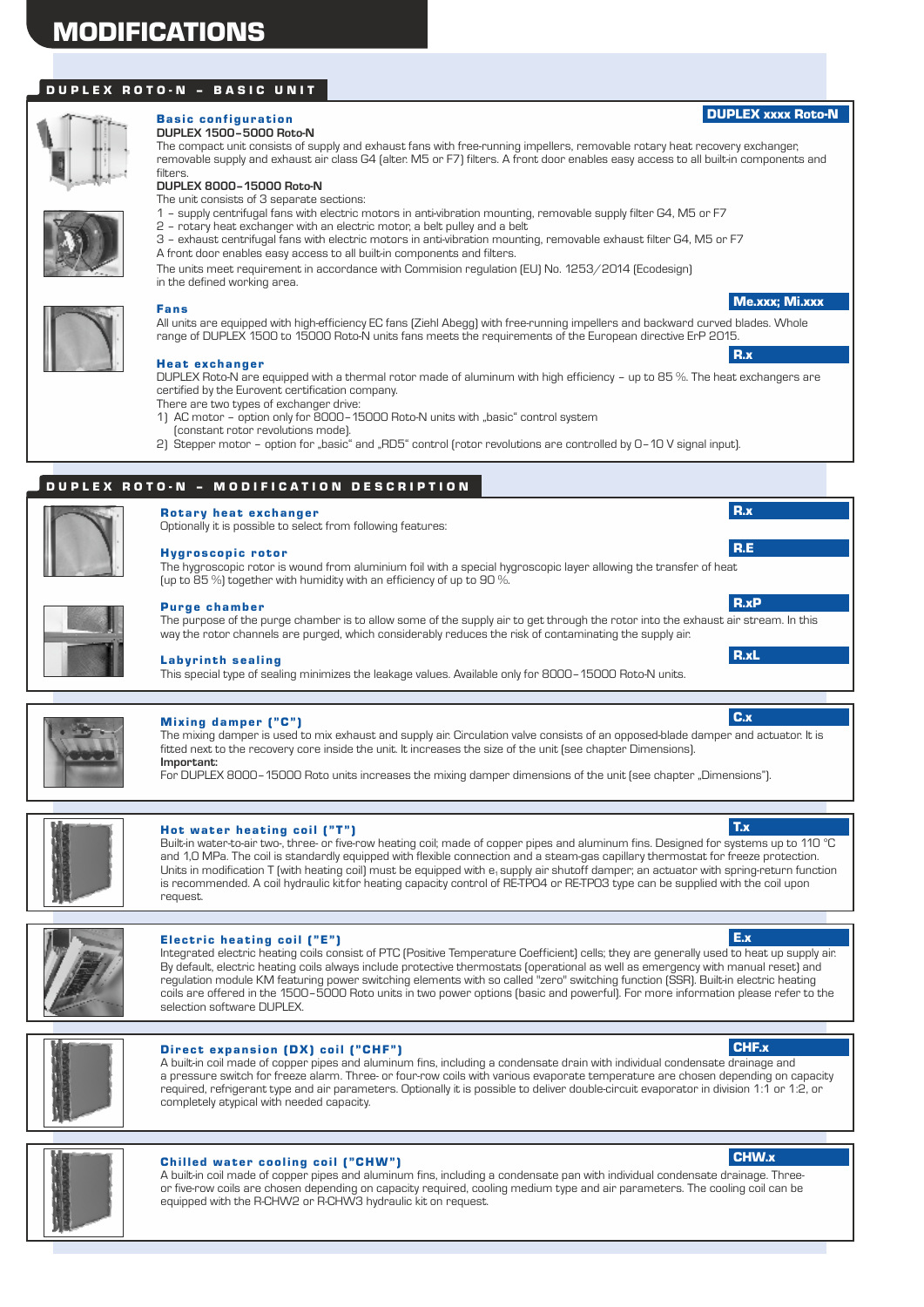## ACCESSORIES

Fe.xxx; Fi.xxx

R-CHW.x

#### OTHER OPTIONAL ACCESSORIES (BASIC OVERVIEW)

#### Shutoff damper  $e_1$ ; i<sub>1</sub> Ke.xxx; Ki.xxx

Shutoff dampers standardly fitted with BELIMO actuators are located in the air inlet port. The following damper types are available:

- -- **fresh air dampers e** , **i** mandatory for **<sup>1</sup> <sup>1</sup>**
- C modification (with mixing damper)
- -- **fresh air damper e** mandatory for **<sup>1</sup>** T modification (with heating coil)
- -- **exhaust air damper i<sup>1</sup>**



Heating coil

hydraulic kit

#### RE-TPO.x



Its function is to control heating capacity of a heating coil. It consists of a three-speed pump, two globe shutoff valves and connection pipes. Further equipment depends on the type: – **RE-TPO4** – four-way mixing valve with

an actuator for digital control system – **RE-TPO3** – three-way mixing valve with an actuator for digital control system



#### Cooling coil hydraulic kit

accumulated.

**Air filtration** 

**– R-CHW3** – three-way mixing valve with Its function is to control cooling capacity of a chilled-water cooling coil. It always consists of two globe shutoff valves and connection pipes. Further equipment depends on the type:

All DUPLEX Roto-N units can be equipped with supply or exhaust air filtration of M5 or F7 class instead of standard G4 class. Pressure drop of the filter is then 50 to 150 Pa (clean filter) depending on air flow rate, unit type and dirt

- an actuator
- **R**-**CHW2** throttling valve with an actuator for digital control system



**Tube manometers** 

Delivery of diassembled unit All units can be delivered dismantled on request. The unit is to be assembled by rivets and bolts directly on site, therefore the unit can be installed in inaccessible location.

Hot water heating coil (TPO)

Separately supplied coil for installation into round duct. It is suitable for cramped locations, where it is impossible to put the coil inside the

Accessory for filters for simple view of current pressure drop.

MFF



#### **Spare filters**

Replacement filter cartridges in different sizes based on the unit type. Available in G4, M5 and F7 filtration class (only for DUPLEX 8000–15000 Roto-N units).

#### Flex ible **connections**

Round and rectangular ports can be equipped with flexible connections upon request.



#### Electric heating coil EPO-V

Separately supplied heating coil to be fitted into the duct. Capacities and diameters can be found in respective catalogue sheets. (EPO-V)

## unit, as well as for rooftop units.

The coil is standardly equipment with the steamgas capillary thermostat. Capacities and diameters can be found

in respective catalogue sheets.

Constant air flow



#### CF.XXX

TPO

and pressure Manometers reading fan pressure together with controls, enables intelligent fan control of preselected airflow. This accessory assumes the unit is equipped with RD5 digital control. Using a second manometer (optional accessory) in the supply air duct enables the user to control constant pressure in the supply duct.



Special weatherproof hoods for inlet  $[e_1]$  and outlet  $[i_2]$  ports. The hood for  $e_1$  port in combine with integrated droplet eliminator.

## H.P

FK.x